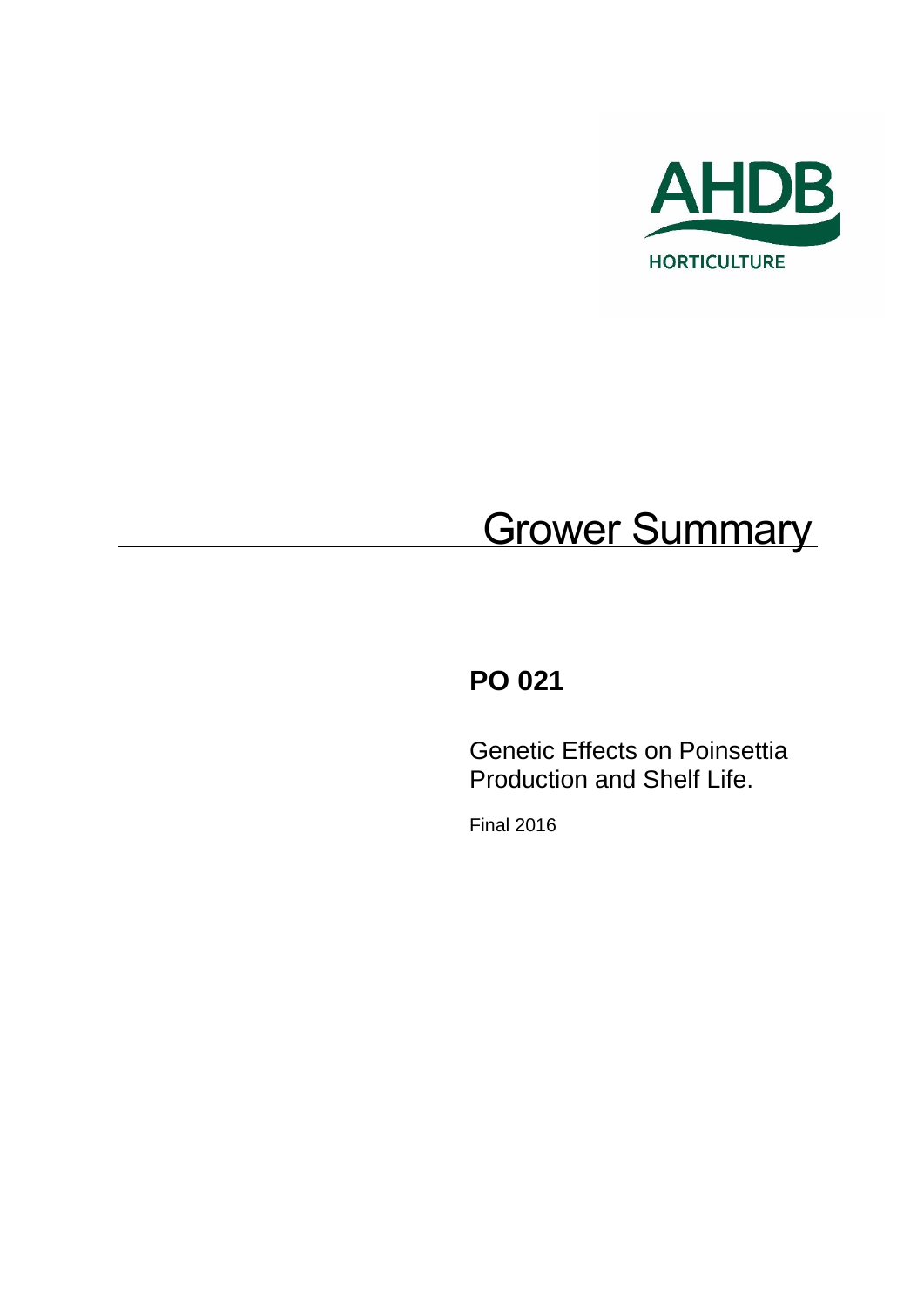## **Disclaimer**

While the Agriculture and Horticulture Development Board seeks to ensure that the information contained within this document is accurate at the time of printing, no warranty is given in respect thereof and, to the maximum extent permitted by law the Agriculture and Horticulture Development Board accepts no liability for loss, damage or injury howsoever caused (including that caused by negligence) or suffered directly or indirectly in relation to information and opinions contained in or omitted from this document.

©Agriculture and Horticulture Development Board 2016. No part of this publication may be reproduced in any material form (including by photocopy or storage in any medium by electronic mean) or any copy or adaptation stored, published or distributed (by physical, electronic or other means) without prior permission in writing of the Agriculture and Horticulture Development Board, other than by reproduction in an unmodified form for the sole purpose of use as an information resource when the Agriculture and Horticulture Development Board or AHDB Horticulture is clearly acknowledged as the source, or in accordance with the provisions of the Copyright, Designs and Patents Act 1988. All rights reserved.

The results and conclusions in this report may be based on an investigation conducted over one year. Therefore, care must be taken with the interpretation of the results.

#### **Use of pesticides**

Only officially approved pesticides may be used in the UK. Approvals are normally granted only in relation to individual products and for specified uses. It is an offence to use nonapproved products or to use approved products in a manner that does not comply with the statutory conditions of use, except where the crop or situation is the subject of an off-label extension of use.

Before using all pesticides check the approval status and conditions of use. Read the label before use: use pesticides safely.

#### **Further information**

If you would like a copy of the full report, please email the AHDB Horticulture office (hort.info.@ahdb.org.uk), quoting your AHDB Horticulture number, alternatively contact AHDB Horticulture at the address below.

AHDB Horticulture, AHDB Stoneleigh Park Kenilworth **Warwickshire** CV8 2TL

Tel – 0247 669 2051

AHDB Horticulture is a Division of the Agriculture and Horticulture Development Board.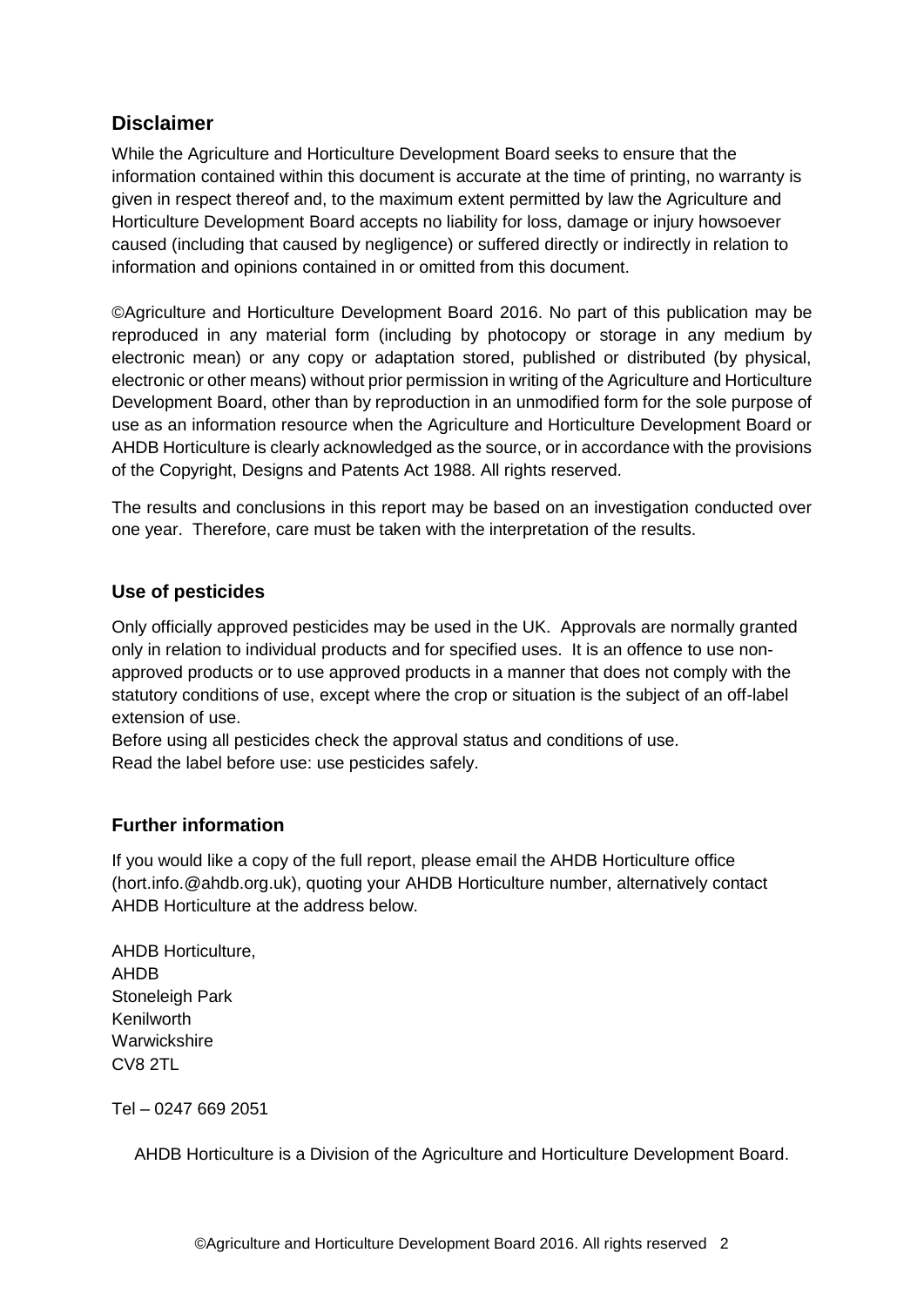| <b>Project title:</b>           | Genetic Effects on Poinsettia<br>Production and Shelf Life.                                                                                                                                                                      |
|---------------------------------|----------------------------------------------------------------------------------------------------------------------------------------------------------------------------------------------------------------------------------|
| Project number:                 | PO 021                                                                                                                                                                                                                           |
| <b>Project leader:</b>          | Simon Pearson, University of Lincoln                                                                                                                                                                                             |
| <b>Report:</b>                  | Final report, April 2016                                                                                                                                                                                                         |
| <b>Previous report:</b>         |                                                                                                                                                                                                                                  |
| Key staff:                      | Harry Kitchener, HMK Ltd; Neil Bragg,<br>Bulrush Composts; Martin Squire, Pokon<br>and Chrysal; John Flynn, Statistician;<br>Francis Mizuro, Delamores Ltd; Ian Paton,<br>Pinetops Nurseries Ltd; Paul Firth, KRN<br>Plants Ltd. |
| Location of project:            | The University of Lincoln                                                                                                                                                                                                        |
| <b>Industry Representative:</b> | Opperman, Oppermans<br>Mike<br>Plants,<br>Spalding                                                                                                                                                                               |
| Date project commenced:         | 01 June 2015                                                                                                                                                                                                                     |
| Date project completed          | 28 Feb 2016                                                                                                                                                                                                                      |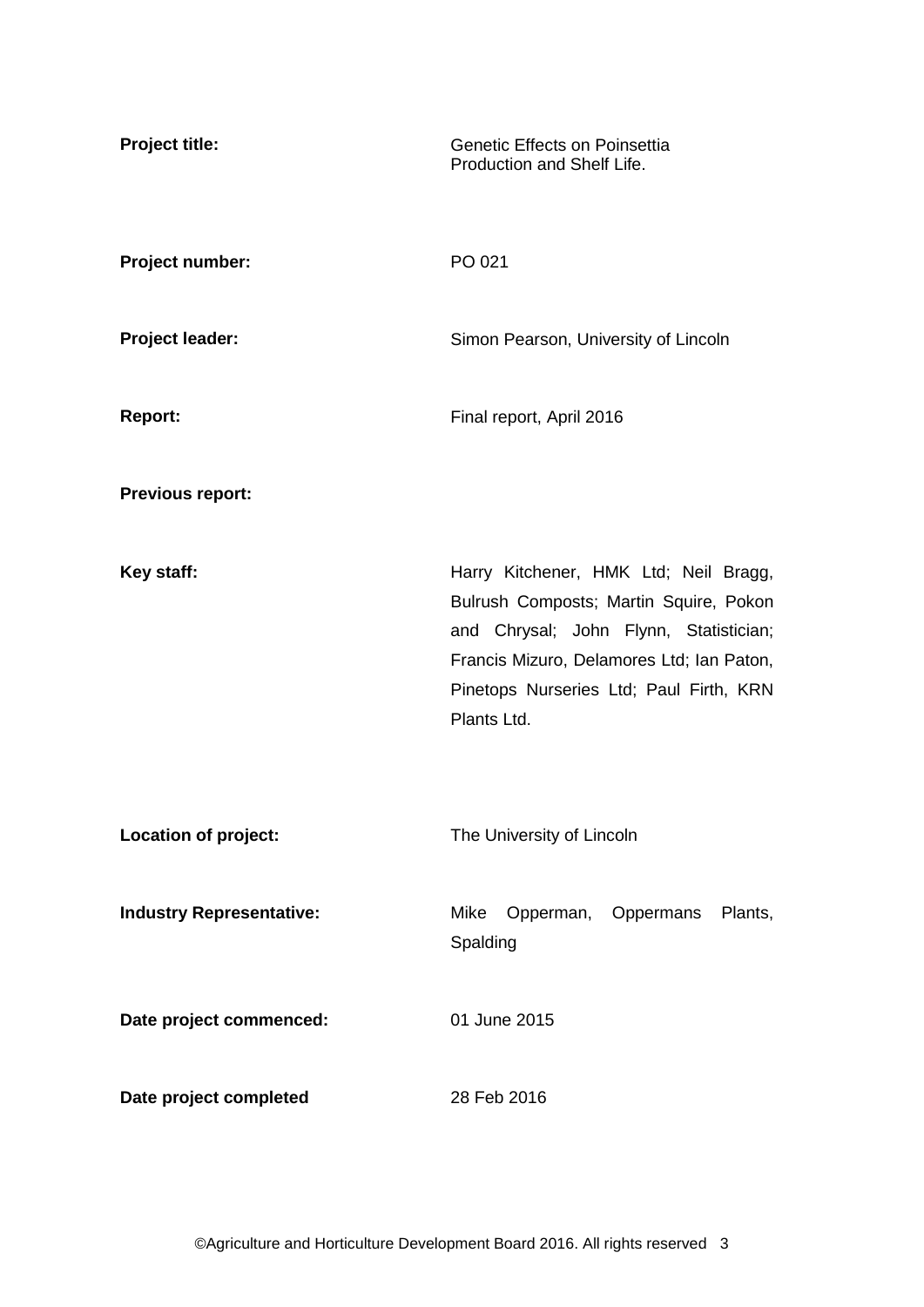## **GROWER SUMMARY**

#### **Headline**

This trial has highlighted several new poinsettia varieties of significant commercial interest; these include Hera Red, No 57, Astro Red; all benchmarked well and were at least equivalent to Infinity 2.0 the main commercial variety. The trial has also shown wicks and water pads can extend shelf life (retail store phase) by five to eight days.

#### **Background and expected deliverables**

Poinsettias are one of the key UK pot plant product lines. To date the industry has relied on a relatively small number of key varieties to meet the needs of supermarkets and multiple retailers. There have been recent concerns that some of the well-established varieties might have become less reliable. The AHDB/BPOA Poinsettia study tour to the Netherlands in 2014 also highlighted a number of new varieties that might be about to enter the market that have potential for cultivation in the UK for these markets. The selection of poinsettia varieties to grow is an important key decision for all pot and bedding plant growers. These decisions are usually made by viewing the varieties at plant breeders open days, on other nurseries and in consultation with colleagues, breeders, customers and peers. It is not clear though whether varietal performance is reliably consistent between all growers, or whether particular varieties suit or are well adapted to the cultivation techniques and facilities used by specific growers. If varieties perform consistently across all growers and facilities, then selection might be simplified as overall performance would be robust across a wide range of circumstances. The aims of this project were to test on a range of different nurseries various new poinsettia varieties, benchmarked against classical commercial controls (12 old and new varieties were tested in total). These varieties were grown across three different sites in the UK to test variety resilience across sites and environmental conditions. Furthermore, all plants were subjected to shelf life testing at the University of Lincoln and a number of irrigation aid treatments were examined to determine their impact on product shelf life.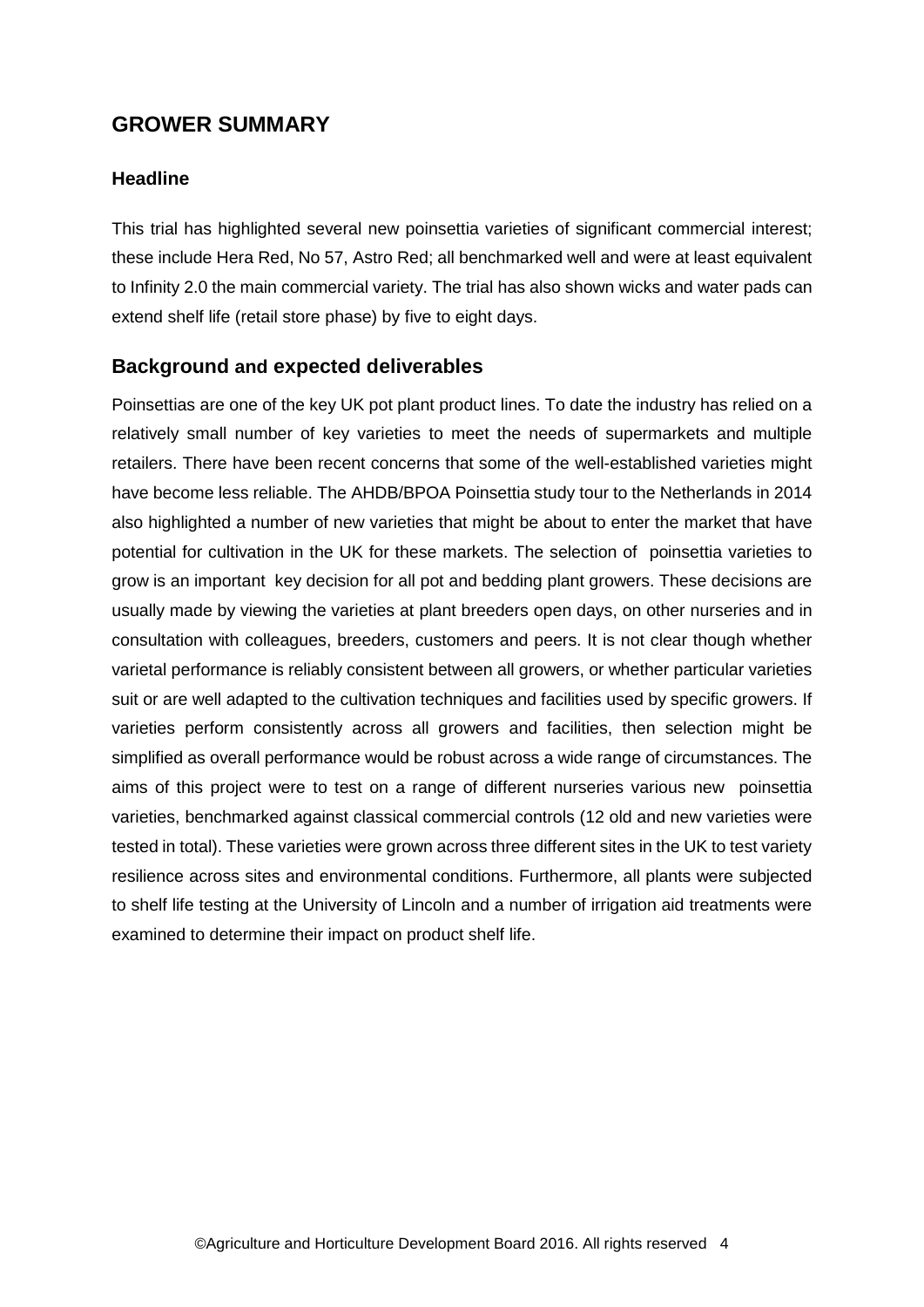#### **Summary of the work and main conclusions**

The growers who supported the trial by growing the crops were Pinetops Nurseries (Hampshire), Delamore Young Plants (Cambridgeshire) and KRN House and Garden Plants (Lincolnshire).

The varieties tested, from a number of different plant breeders, included (the relevant flowering response time in weeks is provided for each in brackets):

- **Beekenkamp:** Astro Red (7.5 wks), Hera Red (8.5 wks), Pallas Red (7.5 wks) and No 57 (an experimental variety, one grower only and plants received two weeks later than the initial batch).
- **Dummen:** Infinity 2.0 (8 wks), Matinee Bright Red (8 wks), Maxima (8 wks) and Prima Donna (8 wks).
- **Selecta:** Christmas Eve (7.5 wks) (8.5 wks), Christmas Feeling (8.5 wks), Happy Day (8.5 wks).
- **Syngenta:** Neva (8 wks).

During shelf life assessment the impact of different shelf life extension products (Pokon Aqua Pad Standard, a water absorbent pad and Aqua Pad wrapped, a wick based system) were also examined on overall plant quality.

Upon receipt of the crop (22 November 2015) at the University of Lincoln from the commercial sites, plants from one nursery were significantly more advanced than the others (by around two weeks). From the crop records supplied, there were also significant differences in approaches to the use of PGR's to control crop growth and development, one nursery had made five applications of chlormequat compared with up to 13 by another. The overall quality scores at the point of harvest are summarised in the Figure 1 below.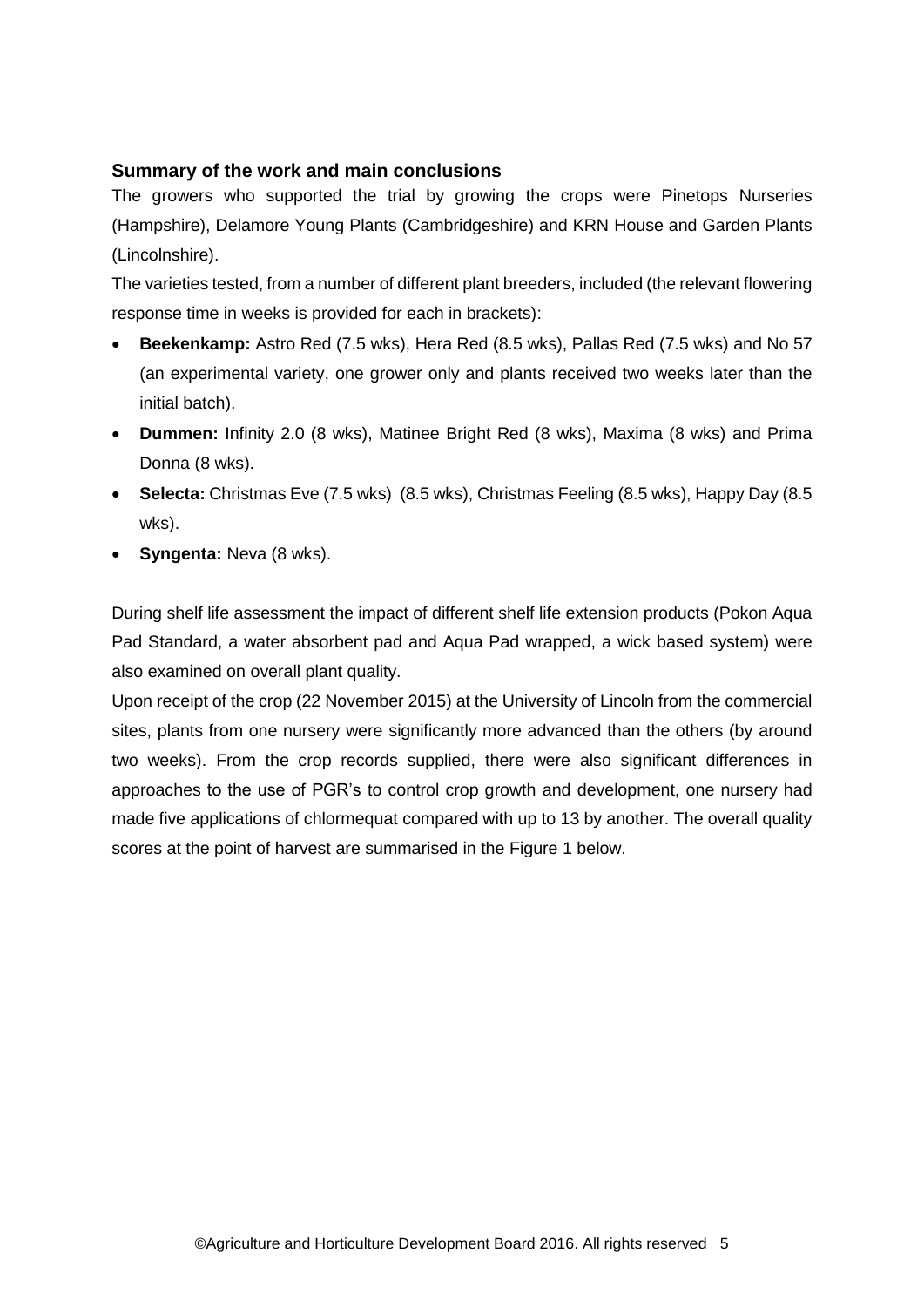

**Figure 1**. Quality scores for each variety from each nursery at the point of harvest The data showed that Astro Red, Christmas Eve, Happy Day, Hera Red and Infinity 2.0, achieved the highest, consistent quality scores. There were some significant interactions between nursery and variety, for example Maxima performed very well at grower 1, but was judged to be poor at grower 2. After the plants were harvested a sub-sample were subjected to a full shelf life analysis at the University of Lincoln. The final quality scores at the end of post harvest are summarised in Figure 2 below.



#### **Figure 2**. Quality scores for each variety from each nursery at the end of shelf life

The assessors judged Astro Red, Hera Red and Infinity 2.0 as the most consistent highest performing varieties at the end of shelf life. No 57 was also judged to have performed well, but was only trialled on one nursery site. . At the end of the shelf life trial Christmas Eve and Christmas Feeling were also judged to have performed acceptably well.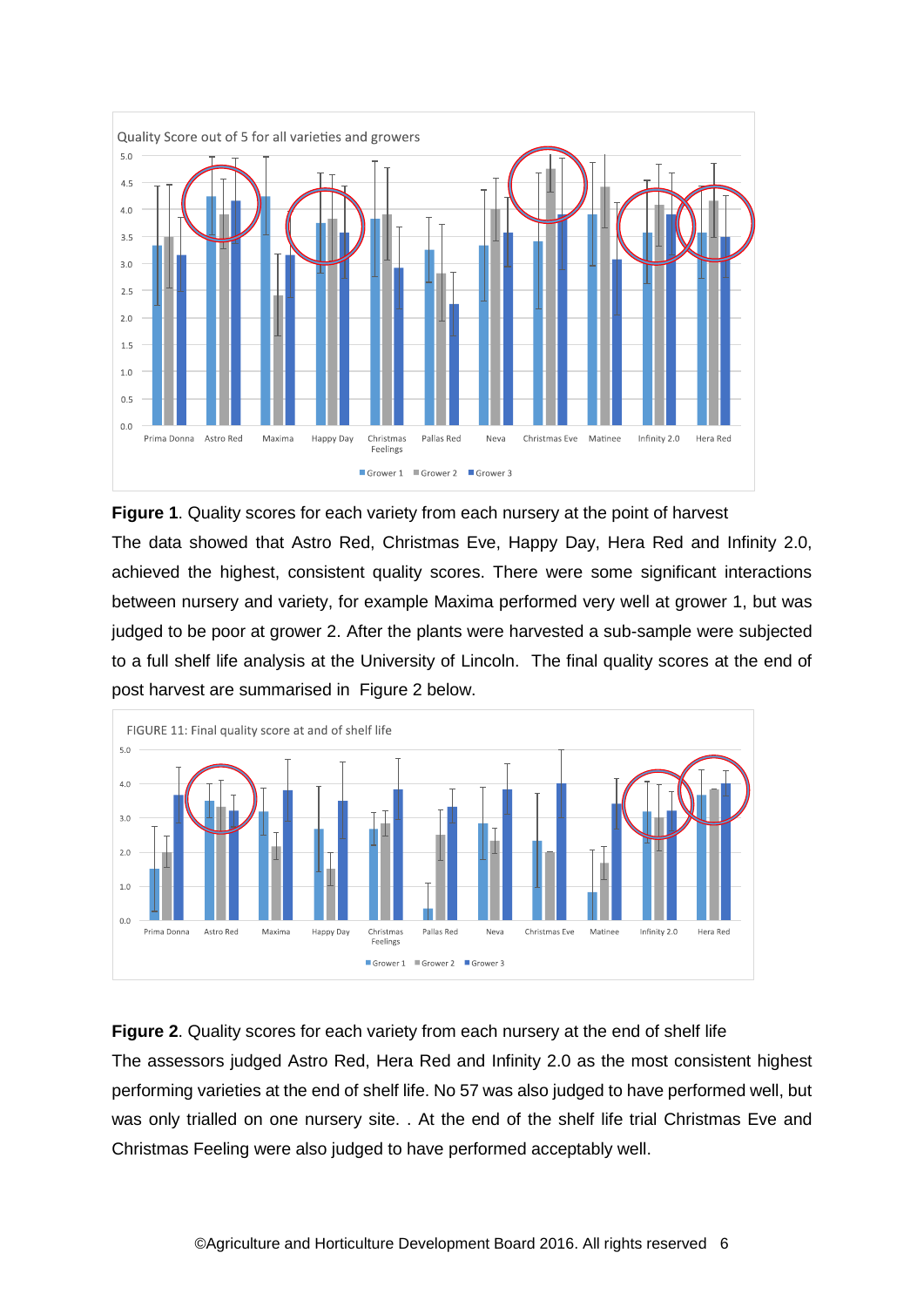Of note some varieties showed a high degree of resilience on different nursery sites, in that at marketing stage Astro Red, Christmas Eve, Happy Day, Hera Red and and Infinity 2.0, all had similar (high) quality scores irrespective of production site, and a number (Astro Red, Hera Red and Infinity 2.0 continued this resilience into their shelf life performance. Other varieties were more variable in their responses, for example, Maxima performed better at site 1 than 2. By the end of shelf life, the varietal and grower impacts were more noticeable. The more immature plants from site 3 had better overall shelf life performance, but it is not possible to separate site and maturity factors to establish which are the key drivers for higher performance.

The trials with the aqua pads and wicks were also successful. In these tests the impacts of the aqua pads and wicks were evaluated through a simulated store phase. The trial showed that there were significant differences between varieties and their performance depended on nursery site and growing strategy but in all cases the aqua pads and wicks extended shelf life by five to eight days over a standard control.

During the trial changes in substrate nitrogen and phosphorus levels on one of the trial sites were regularly monitored. This showed that both nutrient levels decline very rapidly during plant growth, and in particular as the crop starts to initiate flowers. The rate of decline was significant and standard nutritional analysis would suggest that the crop might have become deficient in both nutrients. There is a clear need for additional work focussing on poinsettia nutrition and to see if higher applications of either nitrogen or phosphorus from flower initiation have a positive impact on plant quality and shelf life.

These trials via the associated grower open days have assisted the industry in its selection of new poinsettia varieties. We now need to establish if the variety responses are resilient between growing seasons as well as between growers. We are aware that a large amount of new plant material has yet to be evaluated and more diverse and novel material should be included in future trials.

#### **Action points for growers**

This trial has highlighted several new varieties of significant commercial interest; these include Hera Red, No 57 and Astro Red; all benchmarked well and were at least equivalent to Infinity 2.0 the current main commercial variety. No 57 were a new potential introduction from Beekenkamp and although only examined on one site it is clearly worthy of further investigation. The new variety Astro Red and Hera Red also performed very well when